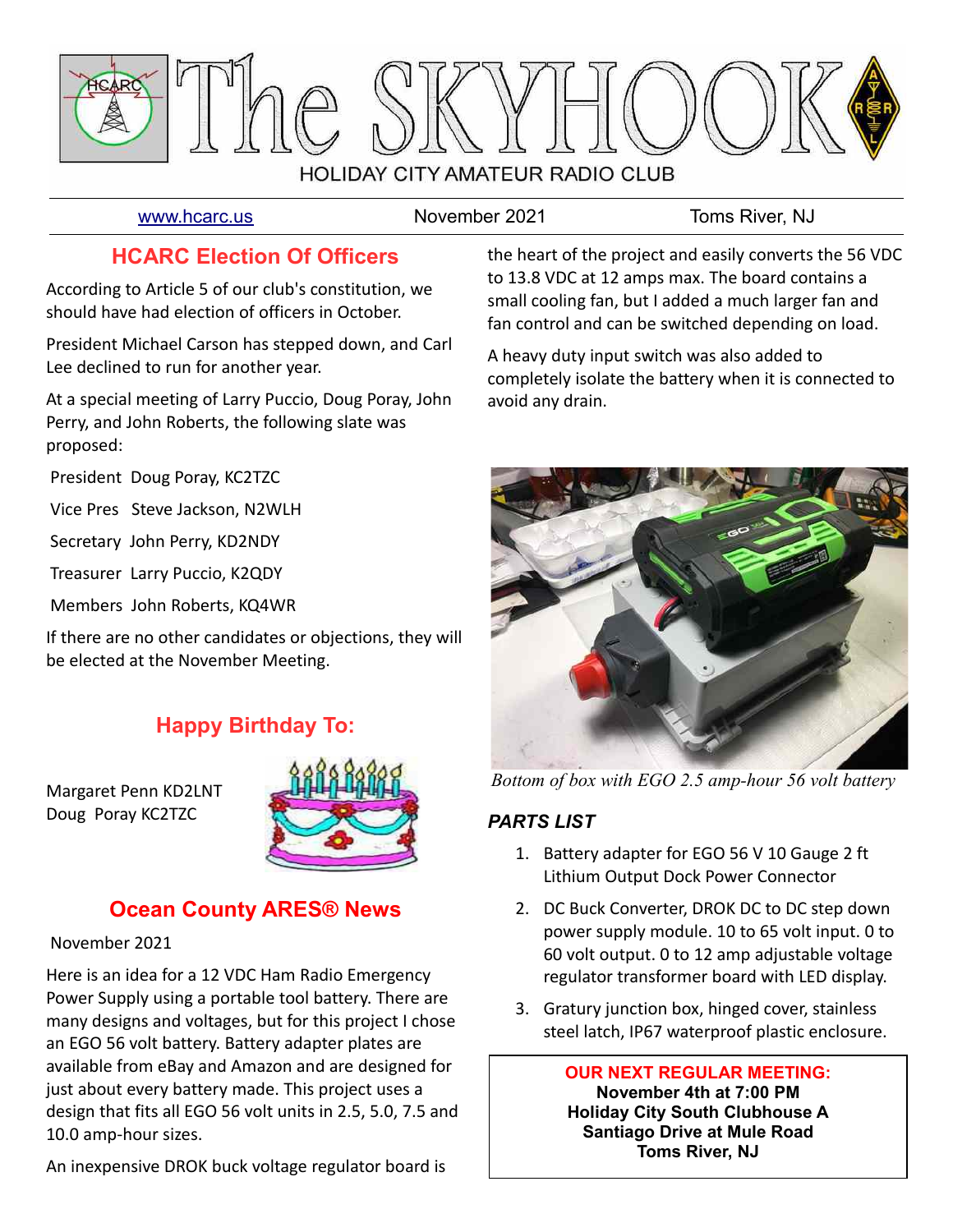

*Interior view. Cooling fan blows air down into box.*

includes mounting plate. 11.4" x 7.5" x 5.5"

- 4. Briidea Battery Switch, 12V to 48V battery disconnect, master cutoff switch for RV, ATV, Car, Marine (ON/OFF).
- 5. 72 mm axial fan, 12 VDC with two grills.
- 6. 33 ohm, 5 watt power resistor
- 7. ON/OFF/ON DPDT Heavy Duty switch

The designs for this type of device are unlimited. Use what you have available and customize for your own use. This is just one design which suited my needs and parts that I had available. Put your thinking cap on and good luck!

73 de WX2NJ

Bob Murdock

Ocean County Amateur Radio Emergency Service® EC

# **VE News**

On Wednesday October 13<sup>th</sup> the Holiday City ARC Volunteer Examiners held their VE session at the Holiday City South clubhouse at 6:30 PM. The VEs in attendance were Steve Jackson, John Roberts, and Stan Stafiej. Larry Puccio is the Liaison member.

We had one candidate, who was a first year high school student and he passed the Technician class test. He told us he is very interested in getting on the air and will be back next session to take the general class test.

-- Larry Puccio K2QDY

# **Holiday City Amateur Radio Club**

**Toms River, New Jersey Web Site** [www.hcarc.us](http://www.hcarc.us/)

|                                     | <b>VVCD SILE VVVVVVIILAIL.US</b> |                    |              |
|-------------------------------------|----------------------------------|--------------------|--------------|
| President                           | <b>Mike Carson</b>               | <b>KC2OQF</b>      | 917-830-4225 |
| Vice President                      | <b>Carl Lee</b>                  | W2PTZ              | 732-575-7558 |
| <b>Secretary</b>                    | <b>John Perry</b>                | <b>KD2NDY</b>      | 732-349-2705 |
| <b>Treasurer</b>                    | <b>Larry Puccio</b>              | <b>K2QDY</b>       | 732-349-2950 |
| <b>Executive Board Doug Poray</b>   |                                  | <b>KC2TZC</b>      | 732-928-2316 |
| <b>Executive Board John Roberts</b> |                                  | KQ4WR              | 732-350-1162 |
| <b>W2HC Trustee</b>                 | <b>Larry Puccio</b>              | K <sub>2</sub> ODY | 732-349-2950 |
|                                     |                                  |                    |              |

### **CLUB COMMITTEES**

| Refreshments:       | Marge  | KD2LNT pearl1122@comcast.net |
|---------------------|--------|------------------------------|
| Webmaster:          | Steve  | N2WLH_N2WLH@yahoo.com        |
| Programs:           | (open) |                              |
| Sunshine:           | (open) |                              |
| Field Day:          | Larry  | K2QDY 732-349-2950           |
| <b>VE Sessions:</b> | Larry  | K2QDY 732-349-2950           |
| Membership:         | Doug   | KC2TZC 732-928-2316          |
|                     |        |                              |

Membership is open to all interested persons. Ham license is not required. Dues are \$25.00 per year, payable Jan  $1<sup>st</sup>$ . Members joining during the year will have the dues prorated. Family membership \$30.00 per family. Meetings are normally held on the first Thursday of every month, at 7:00 pm, except in December.

Location: Meeting Room #1 in Holiday City South Clubhouse A. Directions: From either Route 37 W or Davenport Road, take Mule Road to Santiago Drive. Turn into the parking lot from Santiago Drive and park near the pool. Enter the building nearest the street corner..

---------------------------------------------------------- The SKYHOOK is published monthly as the HCARC's official newsletter. Editor and Publisher:

> John Roberts [KQ4WR](mailto:kq4wr@arrl.net) 7 Lincoln Ct. Whiting, NJ 08759-1505 e-mail [KQ4WR@arrl.net](mailto:KQ4WR@arrl.net) 732 350-1162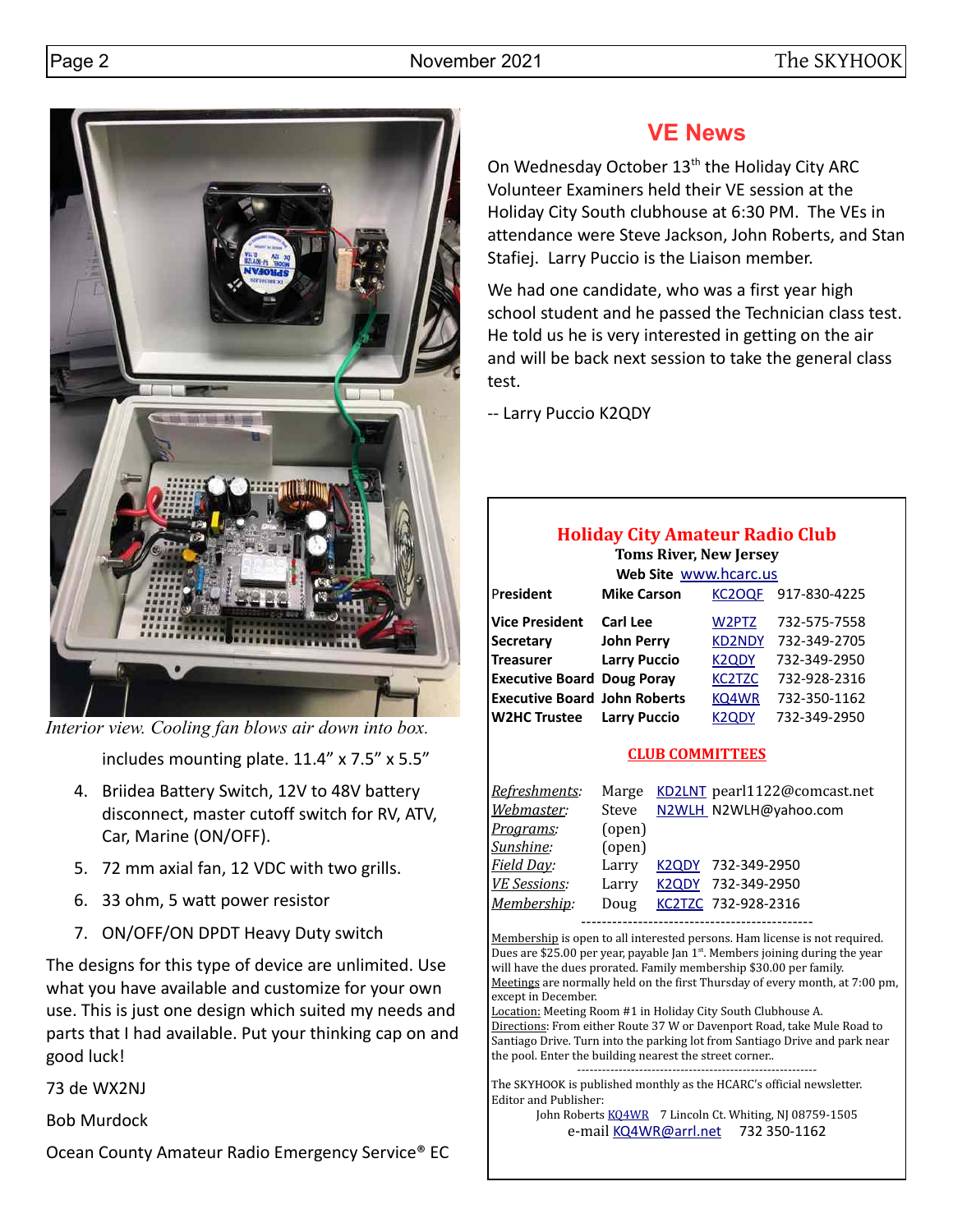# Kevin Wagner W2FA Worked:

| <b>CALL</b>  | QSO START           | RX FREQ  |         | <b>BAND</b> | <b>MODE</b> | <b>PWR</b> | <b>DXCC ENTITY</b> | <b>LOC</b>         | <b>MILES</b>   | <b>DIR</b> |
|--------------|---------------------|----------|---------|-------------|-------------|------------|--------------------|--------------------|----------------|------------|
| S57DX        | 2021-09-14 16:59:15 | 14.23900 |         | 20M         | <b>USB</b>  | 75         | Slovenia           | JN75dw             | 5041           | <b>NE</b>  |
| HP3SS        | 2021-09-14 19:28:08 | 18.13600 |         | 17M         | <b>USB</b>  | 75         | Panama             | EJ88qs             | 1404           | S          |
| OT4A         | 2021-09-15 15:35:50 | 14.19530 |         | 20M         | USB         | 100        | Belgium            | J021sd             | 4540           | ΝE         |
| W6H          | 2021-09-19 14:51:53 | 18.14400 |         | 17M         | USB         | 100        | United States      | CM97fa             | 2402           | <b>WNW</b> |
| N5ZC         | 2021-09-19 15:04:15 | 14.27700 |         | 20M         | USB         | 100        | United States      | DM95cb             | 1292           | <b>WNW</b> |
| AG8M         | 2021-09-21 15:48:15 | 14.07502 |         | 20m         | FT8         | 50         | United States      | DM33wq             | 1866           | <b>WNW</b> |
| UW5EJX/MM    | 2021-09-21 16:03:30 | 18.10024 |         | 17m         | FT8         | 50         | Ukraine            | FN65 <sub>we</sub> | 1377           | <b>NNE</b> |
| KA8EDE       | 2021-09-21 20:09:00 |          | 7.07435 | 40m         | FT8         | 50         | United States      | EM89ap             | 755            | <b>NNW</b> |
| S52D         | 2021-09-30 16:49:15 | 21.07443 |         | 15m         | FT8         | 50         | Slovenia           | JN76fb             | 5044           | ΝE         |
| LAA6MO       | 2021-09-30 16:51:00 | 21.07443 |         | 15m         | FT8         | 50         | Slovak Republic    | KN09aa             | 5190           | <b>NE</b>  |
| ON7AN        | 2021-09-30 16:52:30 | 21.07443 |         | 15m         | FT8         | 50         | Belgium            | J020ek             | 4504           | ΝE         |
| IK2WRV       | 2021-09-30 16:54:00 | 21.07443 |         | 15m         | FT8         | 50         | Italy              | JN45mn             | 4817           | ΝE         |
| HB3YFC       | 2021-09-30 16:55:30 | 21.07443 |         | 15m         | FT8         | 50         | Switzerland        | JN37ug             | 4716           | ΝE         |
| HA1RB        | 2021-09-30 17:00:15 | 21.07503 |         | 15m         | FT8         | 50         | Hungary            | JN86ku             | 5125           | <b>NE</b>  |
| W5BCA        | 2021-09-30 17:13:30 | 14.07498 |         | 20m         | FT8         | 50         | United States      | EL29ds             | 894            | W          |
| K9XP         | 2021-09-30 17:20:15 | 14.07498 |         | 20m         | FT8         | 50         | United States      | EN51ut             | 977            | <b>NNW</b> |
| KI5KEE       | 2021-09-30 17:23:00 | 14.07498 |         | 20m         | FT8         | 50         | United States      | EM23fp             | 922            | <b>WNW</b> |
| DK8WQ        | 2021-09-30 17:33:00 | 14.07483 |         | 20m         | FT8         | 50         | Germany, FR of     | J040ji             | 4692           | ΝE         |
| OE3UKW       | 2021-09-30 19:32:00 | 14.07400 |         | 40m         | FT8         | 50         | Austria            | JN88hj             | 5069           | ΝE         |
| HA1ZW        | 2021-09-30 19:48:15 | 14.07524 |         | 20m         | FT8         | 50         | Hungary            | JN86jt             | 5123           | ΝE         |
| 5Q0X         | 2021-09-30 19:52:45 | 14.07483 |         | 20m         | FT8         | 50         | Denmark            | J054xr             | 4716           | NE.        |
| TI200I       | 2021-09-30 20:06:54 | 14.20500 |         | 20M         | USB         | 200        | Costa Rica         | EJ79xw             | 1335           | S          |
| <b>FY5KE</b> | 2021-09-30 20:07:47 | 28,48500 |         | 10M         | USB         | 200        | French Guiana      | GJ35gd             | 2477           | SE         |
| CT3IQ        | 2021-09-30 20:19:34 | 18.14200 |         | <b>17M</b>  | <b>USB</b>  | 200        | Madeira Islands    | IM12or             | 3753           | <b>ENE</b> |
| IZ6BXV       | 2021-09-30 20:24:30 | 14.24500 |         | 20M         | USB         | 200        | Italy              | JN62ks             | 5067           | <b>NE</b>  |
| VP2EIH       | 2021-09-30 20:34:58 | 21.31700 |         | <b>15M</b>  | USB         | 200        | Anguilla           | FK881f             | 1351           | <b>ESE</b> |
| MI0TIP       | 2021-10-01 19:52:33 | 14.18000 |         | 20M         | USB         | 150        | Northern Ireland   | 1074 <sub>cr</sub> | 4028           | <b>NE</b>  |
| EA7GX        | 2021-10-01 20:02:51 | 14.21400 |         | 20M         | USB         | 150        | Spain              | IM76he             | 4315           | <b>ENE</b> |
| OE120XGM     | 2021-10-01 20:05:29 | 14.28500 |         | 20M         | USB         | 150        | Austria            | JN77nm             | 5031           | <b>NE</b>  |
| OT8M         | 2021-10-01 20:07:03 | 14.25800 |         | 20M         | USB         | 150        | Belgium            | J020or             | 4534           | NE         |
| PY50W        | 2021-10-01 20:49:49 | 28.52000 |         | 10M         | <b>USB</b>  | 150        | Brazil             | GG54fo 4299        |                | <b>SSE</b> |
| IU1NKS       | 2021-10-01 20:57:32 | 14.26890 |         | 20M         | <b>USB</b>  | 150        | Italy              | JN44dj             | 4812           | NE         |
| EC5K         | 2021-10-01 21:00:14 | 21.25400 |         | 15M         | <b>USB</b>  | 150        | Spain              | IM99ri             | 4500           | <b>ENE</b> |
| G6AD         | 2021-10-01 21:02:10 | 18.16000 |         | 17M         | <b>USB</b>  | 150        | England            | 1092g1             | 4227           | NE         |
| LB7PI        | 2021-10-08 15:49:41 | 21.30320 |         | 15M         | <b>USB</b>  | 100        | Norway             | JO59jv             | 4562           | <b>NNE</b> |
| F4ARU        | 2021-10-08 16:07:49 | 21.28700 |         | 15M         | <b>USB</b>  | 100        | France             | JN03mm             | 4491           | NE         |
| G4VZR        | 2021-10-08 16:13:53 | 21.30710 |         | 15M         | <b>USB</b>  | 100        | England            | I081uq             | 4203           | NE         |
| FM4SA        | 2021-10-08 16:46:33 | 21.27500 |         | 15M         | <b>USB</b>  | 100        | Martinique         | FK94lo             | 1612           | <b>SE</b>  |
| TF3T         | 2021-10-09 19:28:57 | 14.27700 |         | 20M         | <b>USB</b>  | 150        | Iceland            | HP93lu             | 3527           | <b>NNE</b> |
| YT8WW        | 2021-10-09 19:37:34 | 14.23400 |         | 20M         | <b>USB</b>  | 150        | Serbia             | JN93sx             | 5331           | NE         |
| OZ4EDR       | 2021-10-09 19:42:29 | 14.29600 |         | 20M         | <b>USB</b>  | 150        | Denmark            | J075ic             | 4809           | NE         |
| HB9CVQ       | 2021-10-09 19:46:45 | 18.16500 |         | 17M         | USB         | 150        | Switzerland        | JN47ei             | 4744           | <b>NE</b>  |
| SK6HD        | 2021-10-09 19:54:00 | 14.17300 |         | 20M         | <b>USB</b>  | 150        | Sweden             | J068sd             | 4693           | ΝE         |
| HG5D         | 2021-10-10 15:53:02 | 21.08785 |         | 15M         | RTTY-L 150  |            | Hungary            |                    | KN06qr 5319 NE |            |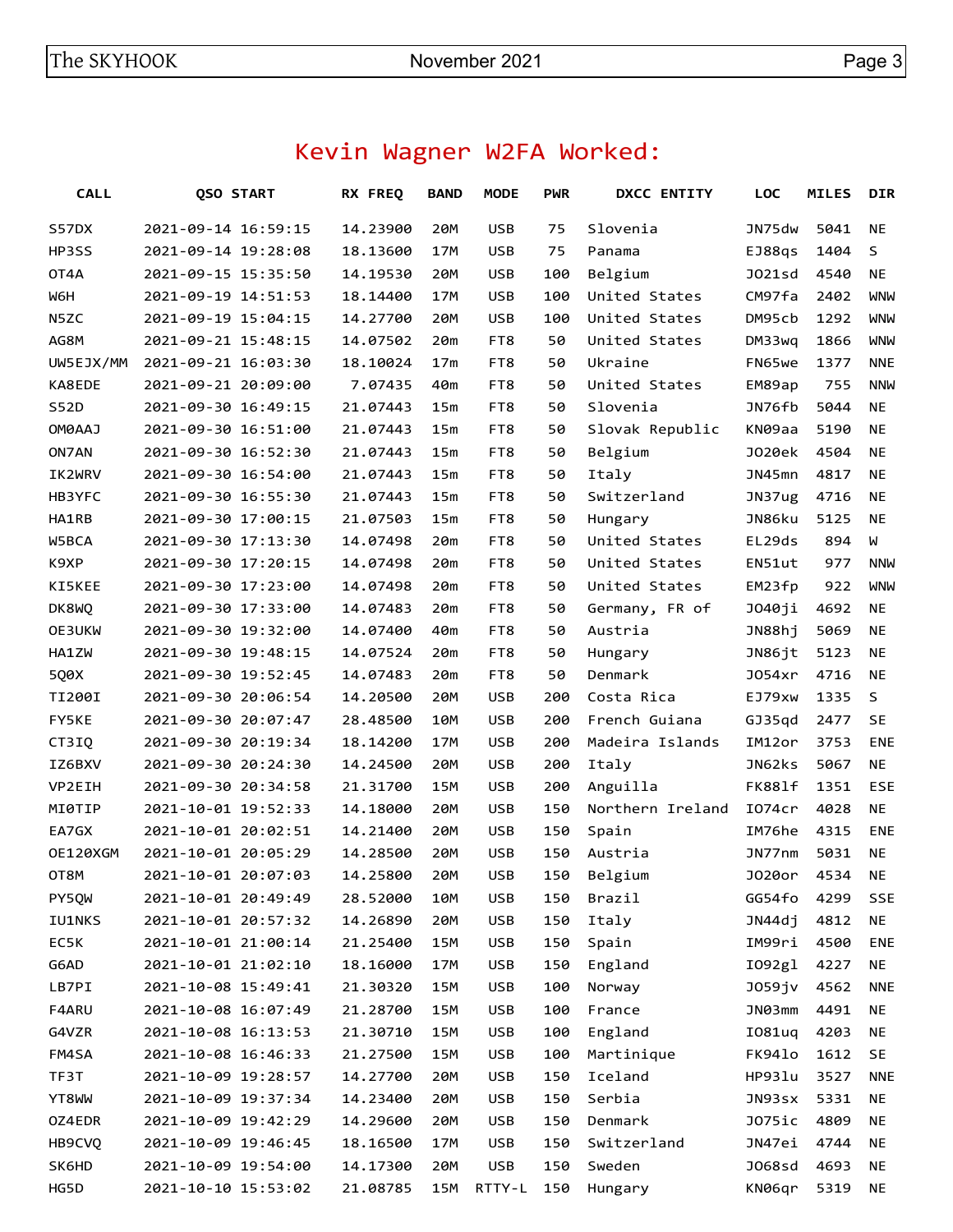# **Larry Puccio K2QDY Worked**

| <b>DATE</b> | <b>TIME</b> | <b>FREQ</b> | <b>MODE</b> | <b>CALL</b>   | <b>ENTITY</b> | <b>LOC</b>  | <b>MILES</b> | <b>DIR</b>   |
|-------------|-------------|-------------|-------------|---------------|---------------|-------------|--------------|--------------|
| 9/08/21     | 21:05       | 14.017      | <b>CW</b>   | LZ1QI         | Bulgaria      | <b>KN12</b> | 4757         | <b>NE</b>    |
| 9/08/21     | 22:02       | 14.029      | <b>CW</b>   | 5Z4VJ         | Kenya         | <b>KI88</b> | 7433         | <b>ENE</b>   |
| 9/10/21     | 20:27       | 14.022      | <b>CW</b>   | IU0HMB        | Italy         | <b>JN52</b> | 4343         | <b>ENE</b>   |
| 9/10/21     | 20:37       | 14.014      | <b>CW</b>   | IK7XJA        | Italy         | <b>JN90</b> | 4637         | <b>NE</b>    |
| 9/10/21     | 20:53       | 14.010      | <b>CW</b>   | G4IWO         | England       | I093        | 3402         | <b>NE</b>    |
| 9/10/21     | 20:59       | 14.024      | <b>CW</b>   | EA3HSO        | Spain         | <b>JN11</b> | 3874         | <b>ENE</b>   |
| 9/10/21     | 21:16       | 14.024      | <b>CW</b>   | TZ4AM         | Mali          | <b>IK52</b> | 4333         | E            |
| 10/01/21    | 21:13       | 14.024      | <b>CW</b>   | LZ1337KM      | Bulgaria      | <b>KN22</b> | 4815         | <b>NE</b>    |
| 10/02/21    | 01:26       | 7.008       | <b>CW</b>   | 404T          | Montenegro    | <b>JN92</b> | 4600         | <b>NE</b>    |
| 10/02/21    | 01:29       | 7.018       | <b>CW</b>   | OP5K          | Belgium       | <b>J020</b> | 3704         | <b>NE</b>    |
| 10/03/21    | 20:38       | 14.022      | <b>CW</b>   | DL6FA         | Germany       | J040        | 3876         | <b>NE</b>    |
| 10/03/21    | 20:41       | 14.022      | <b>CW</b>   | G3RGD         | England       | I091        | 3506         | <b>NE</b>    |
| 10/03/21    | 21:05       | 14.014      | <b>CW</b>   | OK2PVR        | Czech_Rep     | <b>J070</b> | 4127         | <b>NE</b>    |
| 10/03/21    | 21:11       | 14.011      | <b>CM</b>   | LZ3FA         | Bulgaria      | <b>KN22</b> | 4815         | <b>NE</b>    |
| 10/03/21    | 21:16       | 14.012      | <b>CW</b>   | II2PHIL       | Italy         | <b>JN45</b> | 4023         | <b>ENE</b>   |
| 10/03/21    | 23:26       | 14.014      | <b>CW</b>   | JT1CO         | Mongolia      | 0020        | 6223         | $\mathsf{N}$ |
| 10/10/21    | 17:54       | 28.015      | <b>CW</b>   | PP5RT         | Brazil        | GG52        | 4950         | <b>SSE</b>   |
| 10/10/21    | 18:00       | 28.098      | <b>CW</b>   | LW3DG         | Argentina     | GF05        | 5260         | <b>SSE</b>   |
| 10/10/21    | 18:17       | 28.098      | <b>CM</b>   | PY40T         | Brazil        | GG67        | 4669         | <b>SSE</b>   |
| 10/10/21    | 18:26       | 28.036      | <b>CW</b>   | <b>CT1ILT</b> | Portugal      | IM50        | 3326         | <b>ENE</b>   |
| 10/10/21    | 18:30       | 28.018      | <b>CW</b>   | OX3XR         | Greenland     | GP44        | 1852         | <b>NNE</b>   |
| 10/16/21    | 18:10       | 14.031      | <b>CW</b>   | DP8D          | Germany       | <b>J031</b> | 3768         | <b>NE</b>    |
| 10/16/21    | 18:11       | 14.028      | <b>CM</b>   | DP4E          | Germany       | <b>J032</b> | 3743         | <b>NE</b>    |
| 10/16/21    | 18:18       | 14.013      | <b>CW</b>   | DH7KU         | Germany       | <b>JN58</b> | 4016         | <b>NE</b>    |
| 10/16/21    | 23:21       | 7.032       | <b>CW</b>   | DL1YPF        | Germany       | <b>JN58</b> | 4016         | <b>NE</b>    |
| 10/16/21    | 23:24       | 7.012       | <b>CM</b>   | DK9PY         | Germany       | <b>JN39</b> | 3821         | <b>NE</b>    |
| 10/16/21    | 23:29       | 7.020       | <b>CW</b>   | DL9SCO        | Germany       | <b>JN58</b> | 4016         | <b>NE</b>    |
| 10/20/21    | 14:38       | 14.009      | <b>CM</b>   | SM4OTI        | Sweden        | <b>JP70</b> | 3830         | <b>NE</b>    |
| 10/20/21    | 17:06       | 14.014      | <b>CW</b>   | OV1CDX        | Denmark       | <b>J055</b> | 3820         | <b>NE</b>    |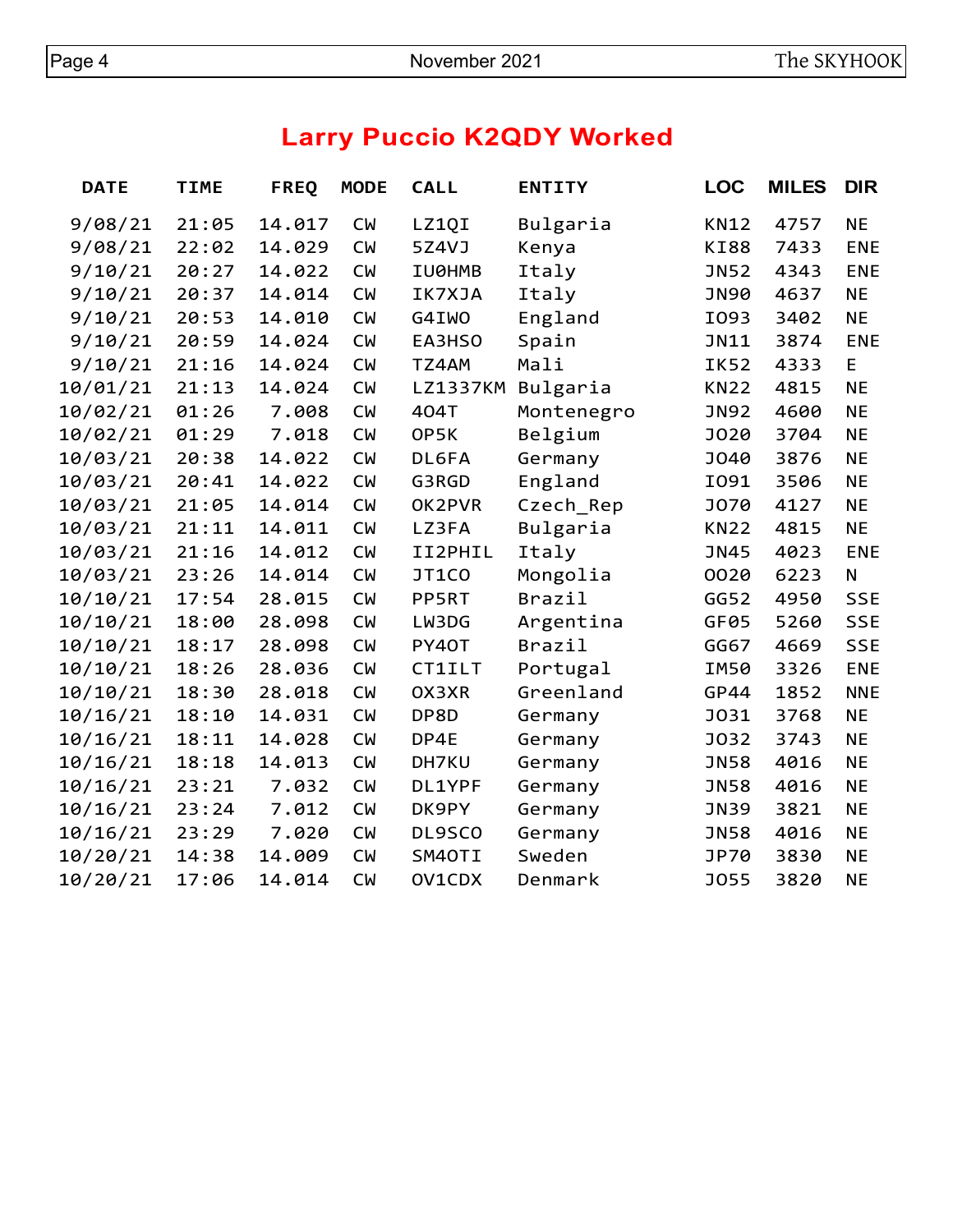# **Russ Young WA2VQV Worked**

| <b>DATE</b> |       | UTC MODE  | <b>FREQ</b> | <b>CALLSIGN</b> | <b>ENTITY</b>            | <b>GRID</b> | <b>DIST</b> | <b>DIRECTION</b> |
|-------------|-------|-----------|-------------|-----------------|--------------------------|-------------|-------------|------------------|
| 10/3/2021   | 1928Z | <b>CW</b> | 14025       | S90K            | SAO TOME` - AF-023       | JJ30hj      | 5773        | E                |
| 10/4/2021   | 2350Z | <b>CW</b> | 14020       | TG200I          | <b>GUATEMALA</b>         | EK44mv      | 1908        | SW               |
| 10/7/2021   | 2023Z | <b>CW</b> | 14027.8     | <b>E77DX</b>    | BOSNIA-HERZEGOVINA       | JN84ix      | 4487        | <b>NE</b>        |
| 10/8/2021   | 1814Z | <b>CW</b> | 21025       | 3DA0RU          | KINGDOM OF ESWATINI      | KG53pk      | 8204        | <b>ESE</b>       |
| 10/9/2021   | 1535Z | <b>CW</b> | 21024.1     | 4U1GSC          | UNITED NATIONS ARC - ITA | JN80xp      | 4700        | <b>NE</b>        |
| 10/9/2021   | 1557Z | <b>CW</b> | 18069       | PJ4NA           | BONAIRE - SA-006         | FK52vd      | 1900        | <b>SSE</b>       |
| 10/10/2021  | 1904Z | <b>CM</b> | 18079       | S90K            | SAO TOME`<br>- AF-023    | JJ30hj      | 5773        | E                |
| 10/11/2021  | 1514Z | <b>CW</b> | 21025       | S90K            | SAO TOME<br>$- AF-023$   | JJ30hj      | 5773        | F                |
| 10/13/2021  | 1831Z | <b>CW</b> | 14014.1     | LZ1337KM        | <b>BULGARIA</b>          | KN22dq      | 4891        | <b>NE</b>        |
| 10/13/2021  | 1849z | <b>CW</b> | 14008.9     | SX2MZ           | <b>GREECE</b>            | KN00pg      | 4842        | <b>NE</b>        |
| 10/13/2021  | 1909Z | <b>CW</b> | 18068       | J5T             | GUINEA-BISSAU - AF-020   | IK22fa      | 4086        | E                |
| 10/15/2021  | 1852Z | <b>CW</b> | 18079.5     | 3DA0RU          | KINGDOM OF ESWATINI      | KG53pk      | 8204        | <b>ESE</b>       |
| 10/16/2021  | 1254Z | <b>CW</b> | 21017       | II2PHIL         | ITALY - PHILATELIC EVENT | JN45on      | 4150        | <b>NE</b>        |
| 10/16/2021  | 2043Z | <b>CW</b> | 14017       | 5T1GM           | MAURITANIA - AF-050      | IK28aa      | 3817        | E                |
| 10/16/2021  | 2242Z | <b>CW</b> | 10104       | PJ4NA           | BONAIRE - SA-006         | FK52vd      | 1900        | <b>SSE</b>       |
| 10/17/2021  | 0337Z | <b>CW</b> | 10113       | J5T             | GUINEA-BISSAU - AF-020   | IK22fa      | 4086        | E                |
| 10/17/2021  | 1525Z | <b>CW</b> | 18080.4     | SM5CAK          | LARS -MOTALA, SWEDEN     | J078ln      | 3994        | ΝE               |
| 10/17/2021  | 1543Z | <b>CW</b> | 14011       | UT5UJ0          | KYIV, UKRAINE            | K050dq      | 4794        | ΝE               |
| 10/17/2021  | 1802Z | <b>CW</b> | 14014       | E78A            | BOSNIA-HERZEGOVINA       | JN83sx      | 4559        | <b>NE</b>        |

### **The Maidenhead Coordinate System**

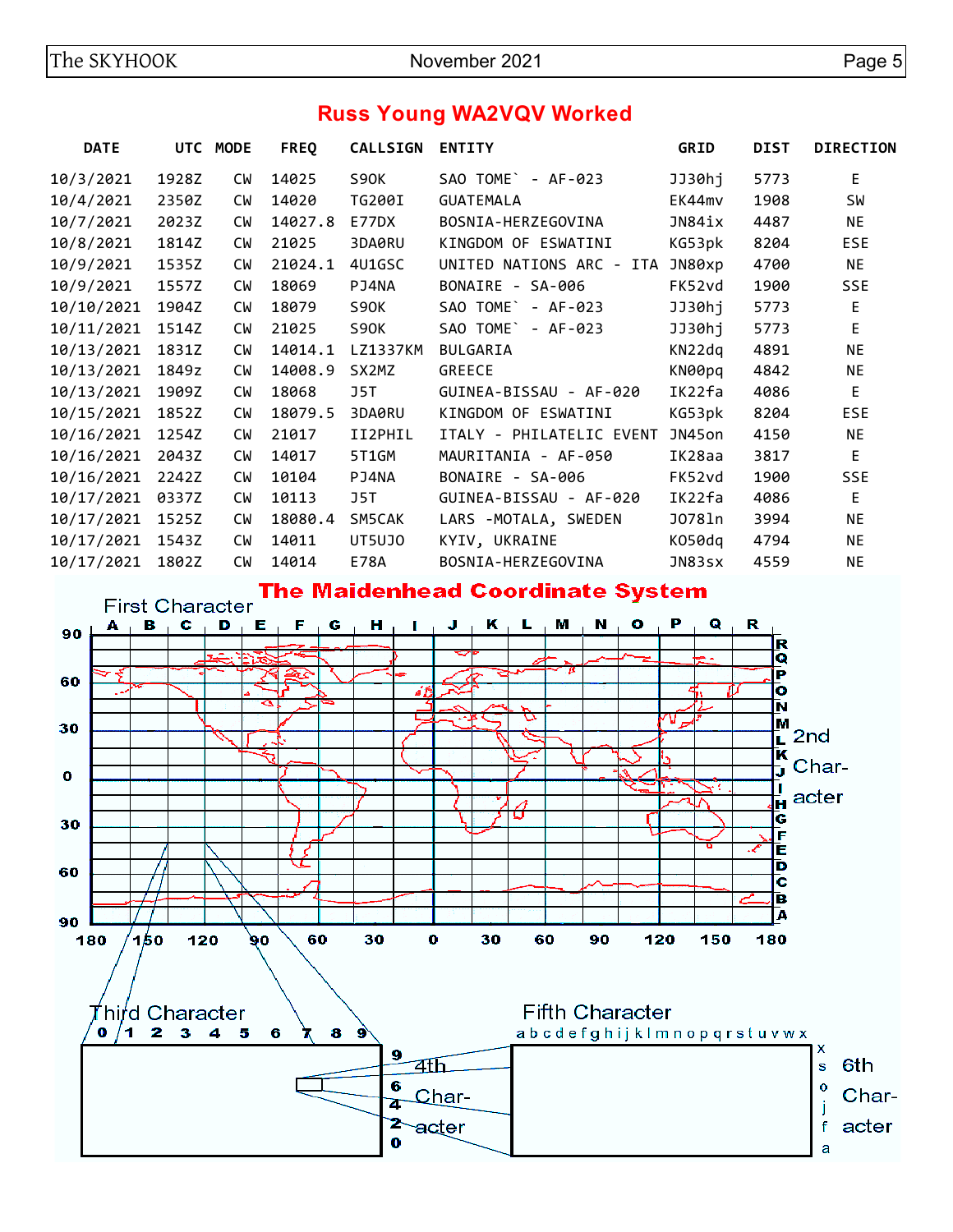### Some DX Opportunities

In alphanumeric order of Callsign<br>Mode codes: 8 = FT8, 9 = JT9, A = AM, C = CW, D = Digital, E = EME, R = RTTY, S = SSB, T = SSTV.<br>Bands: "Low" usually means 160, 80 & 40m. HF means 3 to 30 MHz (includes 80 to 10 meters).<br>

| FINISH               | <b>ENTITY</b>                                | <b>PFX</b>             | <b>CALLSIGN</b>                | <b>IOTA</b>        | <b>BANDS</b>             | <b>MODES</b>          | QSL via                       | LOC                    | Miles        | Dir                      | Info                      |
|----------------------|----------------------------------------------|------------------------|--------------------------------|--------------------|--------------------------|-----------------------|-------------------------------|------------------------|--------------|--------------------------|---------------------------|
| 20211105             | Eswatini                                     | 3DA                    | 3DA0LP                         |                    | $80 - 10m$               | C                     | ZS6DPL Direct                 | KG53pk                 | 8164         | ESE                      | DXW.Net                   |
| 20211108             | Eswatini                                     | 3DA                    | 3DA0RU                         |                    | $160 - 6m$               | $C_S8$                | LoTW                          | KG53sa                 | 8192         | ESE                      | DXW Net                   |
| 20211130             | Panama                                       | HP                     | 3F200AT                        |                    |                          |                       | LoTW                          | FJ09bi                 | 2144         | s                        | ARLD029                   |
| 20211130             | Panama                                       | HP                     | 3F200NG                        |                    |                          |                       | LoTW                          | FJ09bi                 | 2144         | s                        | ARLD029                   |
| 2023xxxx<br>20220125 | Guinea<br>Bouvet I.                          | зx<br>3Y0              | 3X2021<br>3Y0I                 | AN-002             | $160 - 6m$               |                       | ClubLog F1TMY IJ39ea          | JD15rn                 | 4274<br>7972 | ESE<br><b>SE</b>         | ARLD034<br>NG3K           |
| 20211231             | Georgia                                      | 4L                     | 4L1PJ                          |                    | $80 - 10m$               | S                     | N4GNR                         | LN04vp                 | 5376         | <b>NE</b>                | ARLD001                   |
| 20211120             | Tanzania                                     | 5H                     | <b>5H3MB</b>                   |                    | $80 - 10m$               | CSR8                  | IK2GZU                        | KI93sa                 | 7787         | E.                       | ARLD035                   |
| 20211120             | Tanzania                                     | 5H                     | <b>5H3MB</b>                   |                    | $80 - 10m$               | S C R 8               | IK2GZU / LOTW                 | KI71gc                 | 7609         | Е                        | DXW.net                   |
| 20220331             | Japan                                        | JA                     | 8J100CB                        | $AS - 007$         |                          |                       | bureau                        | QM05bo                 | 6781         | <b>NNW</b>               | ARLD014                   |
| 20211231             | Antarctica                                   | 00                     | 8J1RL                          | AN-015             |                          |                       | bureau                        | KC90sx                 | 9352         | SSE                      | ARLD004                   |
| 20211231<br>20220430 | Japan<br>Japan                               | JA<br><b>JA</b>        | 8J2SUSON<br>8N0J               | AS-007<br>AS-007   |                          |                       | bureau<br>bureau              | PM86tf<br>PM97cd       | 6800<br>6729 | <b>NNW</b><br><b>NNW</b> | ARLD030<br>ARLD005        |
| 20221231             | Japan                                        | <b>JA</b>              | 8N1MORSE                       | $AS - 007$         |                          | C                     | bureau                        | PM86tf                 | 6794         | <b>NNW</b>               | ARLD016                   |
| 20220630             | Japan                                        | JA                     | 8N1TAMA                        |                    | $160 - .07m$             | C S F                 | bureau                        | PM95rp                 | 6794         | <b>NNW</b>               | ARLD042                   |
| 20211117             | Maldives                                     | 8Q                     | 8Q7KX                          | $AS - 013$         | $40 - 10m$               | c                     | Club Log OQRS                 | MJ63oe                 | 8818         | <b>NE</b>                | <b>DXNews</b>             |
| 20211130             | Maldives                                     | 8Q                     | 8Q7RM                          | $AS - 013$         | $80 - 6m$                | 8 s qrsc              | HB9SHD /LoTW                  | MJ64ka                 | 8756         | <b>NE</b>                | QRZ.com                   |
| 20211231<br>20220701 | Croatia<br>Croatia                           | <b>9A</b><br><b>9A</b> | 9A10FF<br>9A302AA              |                    |                          |                       | 9A2MF<br>9A2AA                | JN85et<br>JN85et       | 4355<br>4352 | <b>NE</b><br><b>NE</b>   | <b>ARLD007</b><br>ARLD040 |
| 20220315             | Zambia                                       | 9J                     | 9J2BG                          |                    | 20m                      |                       | <b>HB9EWU</b>                 | KI40iq                 | 7322         | Е                        | ARLD010                   |
| 20211201             | Rwanda                                       | 9X                     | 9X4X                           |                    | $160 - 10m$              | CSR8                  | 4Z5FI                         | KI47ts                 | 4054         | Е                        | ARLD032                   |
| 20211201             | Rwanda                                       | 9X                     | 9X4X                           |                    | $160 - 10m$              | CSR8                  | 4Z5FI or OQRS                 | KI48xe                 | 7053         | Е                        | ARLD041                   |
| 20211231             | Taiwan                                       | BV                     | BX30ARL                        | AS-020             | $40 - 6m$                |                       | BM2JCC                        | PL05rb                 | 7836         | <b>NNW</b>               | ARLD031                   |
| 20211119             | The Gambia                                   | C <sub>5</sub>         | C5/F5RAV                       |                    | $80 - 10m$               | C S D                 | <b>F5RAV</b>                  | IK13ma                 | 3923         | ESE                      | ARLD035                   |
| 20211119<br>20211202 | The Gambia<br>The Gambia                     | C5<br>C <sub>5</sub>   | C5/M0NPT<br><b>C56XA</b>       |                    | $80 - 10m$<br>$40 - 10m$ | C S D<br>C            | <b>F5RAV</b>                  | IK13ma<br>IK13uj       | 3923<br>3941 | ESE<br>Е                 | ARLD035<br>ARLD041        |
| 20211119             | The Gambia                                   | C5                     | C5C                            |                    | $80 - 10m$               | C<br>S                | LoTW or G3SWH<br><b>F5NVF</b> | IK13ma                 | 3923         | ESE                      | DXW.Net                   |
| 20211119             | The Gambia                                   | C5                     | C5C                            |                    | $80 - 10m$               | $C$ S $8$ 4           | F5RAV                         | IK13pk                 | 3918         | E                        | ARLD042                   |
| 20211106             | Bahamas                                      | C <sub>6</sub>         | СбАНВ                          | NA-048             | $80 - 10m$               | S D                   | NN <sub>2</sub> T             | FL05ir                 | 1025         | SSW                      | NG3K                      |
| 20211103             | Bahamas                                      | C6                     | C6AHB                          | NA-048             |                          |                       | NN <sub>2</sub> T             | FL05ir                 | 1026         | SSW                      | ARLD042                   |
| 20211231             | Uruguay                                      | <b>CX</b>              | CW60ATS                        |                    |                          |                       |                               | GF16wv                 | 5183         | SSE                      | ARLD026                   |
| 20211201             | Angola                                       | D <sub>2</sub>         | D <sub>2</sub> UY              |                    | $20 - 10m$               | c                     | per op instr                  | JH87sx                 | 6847         | Е                        | ARLD038                   |
| 20211231<br>20211231 | Germany<br>Germany                           | DA<br>DA               | <b>D8100AVUS</b><br>DL65ESSEN  |                    |                          |                       | DO2PZ<br>bureau               | J062rk<br>J0311i       | 6019<br>3798 | <b>NE</b><br><b>NE</b>   | ARLD001<br>ARLD018        |
| 20211231             | Germany                                      | DA                     | DP70BAC                        |                    |                          |                       | DH1OK                         | JN48rw                 | 3965         | <b>NE</b>                | ARLD039                   |
| 20211231             | Germany                                      | DA                     | <b>DR0OEBIS</b>                |                    | $80 - 10m$               | CSRD                  | bureau                        | J0521k                 | 3924         | <b>NE</b>                | ARLD042                   |
| 20220131             | Rep of Korea                                 | HL                     | DS4DRE/4                       | AS-060             | $80 - 10m$               | C<br>S                | <b>DS4DRE</b>                 | PM34ig                 | 7114         | <b>NNW</b>               | <b>ARLD005</b>            |
| 20211231             | S. Shetland Is                               |                        | DT8A                           | AN-010             |                          | $C_S8$                | <b>DS5TOS</b>                 | GC08uc                 | 7098         | s                        | ARLD014                   |
| 20211231             | Ukraine                                      |                        | EM30 EM30UARL                  |                    |                          |                       | UX7UU                         | KN59rb                 | 4809         | <b>NE</b>                | ARLD034                   |
| 20211231<br>20211124 | Ukraine<br>St. Barth.                        | EM<br><b>FRJ</b>       | EM60KTS<br>FJ/KP4DO            | NA-146             | 20                       | s                     | IK2DUW<br>KP4DO               | KN59rb<br>FK87nv       | 4810<br>1670 | <b>NE</b><br>SSE         | ARLD026<br>QRZ.com        |
| 20211105             | Martinique                                   | FM                     | FM/EA1BP                       |                    |                          |                       | EA1BP                         | IN52pf                 | 3331         | ENE                      | ARLD042                   |
| 20211103             | French Guiana                                | FY                     | FY/KC5CW                       |                    | $160 - 6m$               | SP8                   | LOTW                          | GJ35ob                 | 2757         | SE                       | <b>TDDX</b>               |
| 20211119             | Gambia                                       | G5C                    | G5C                            |                    | $40 - 10m$               | c s                   | <b>F5RAV</b>                  | IK13pk                 | 3918         | E                        | DXW.net                   |
| 20211102             | Scotland                                     | GM                     | GB4GDS                         | EU-005             |                          |                       | GM4DAE                        | I075tw                 | 3261         | <b>NE</b>                | ARLD040                   |
| 20211231<br>20211231 | England<br>Hungary                           | G<br>HA                | GB75ISWL<br>HA60ANT            | EU-005             | $80 - 10m$               | most                  | bureau<br>HA6LT               | J001pu<br>JN97uu       | 3560<br>4415 | <b>NE</b><br><b>NE</b>   | ARLD004<br><b>DXNews</b>  |
| 20211107             | Galapagos Is                                 | HD8                    | HD8R                           | SA-004             | $160 - 6m$               | C S D                 | EA5RM                         | ES59gc                 | 4069         | N                        | dxfriends                 |
| 20211231             | Poland                                       | SP                     | HF100LEM                       |                    |                          |                       | SP9PKZ                        | J090xb                 | 4347         | <b>NE</b>                | ARLD004                   |
| 20240501             | Haiti                                        | HH                     | HH2JA                          | NA-096             | $80 - 6m$                | C S 8                 | LoTW                          | FK38um                 | 1487         | s                        | ARLD021                   |
| 20211231             | Dominican Repub                              | НI                     | HI95RCD                        | P                  | 160m-UHF                 | C S F 8               | <b>RW6HS</b>                  | FK58ak                 | 1509         | s                        | ARLD029                   |
| 20220531             | Columbia                                     | HK                     | <b>HK3JCL</b>                  |                    | 20m                      | s                     | DK8LRF                        | FJ35aa                 | 2415         | s                        | ARLD035                   |
| 20211130<br>20211231 | Panama<br>Honduras                           | HP<br>HR               | HP200I<br><b>HR5/F2JD</b>      |                    | $80 - 10m$               | S D                   | HP1DAV                        | FJ08fw<br>EK54ju       | 2169<br>1957 | S<br>SSW                 | ARLD021<br>F2JD           |
| 20211231             | Italy                                        | I.                     | II0LXXV                        |                    |                          |                       | bureau                        | JN62ks                 | 4311         | <b>NE</b>                | ARLD026                   |
| 20211231             | Italy                                        | I                      | II60ANT                        |                    |                          |                       | <b>I1HYW</b>                  | JN34tt                 | 4011         | <b>NE</b>                | ARLD039                   |
| 20211108             | St Lucia                                     | J6                     | <b>J68HZ</b>                   | NA-108             | $160 - 2m$               | C S 8                 | K9HZ                          | FK93lu                 | 1973         | SSE                      | ARLD033                   |
| 20211215             | Minami Torishima                             | JD1                    | JG8NQJ/JD1 OC-073              |                    |                          |                       |                               | OL07mm                 | 7256         | <b>NNW</b>               | ARLD036                   |
| 20211101             | Svalbard                                     | JW                     | <b>JW6VDA</b>                  | $EU-026$           | $80 - 10m$               | s                     | LoTW                          | JQ75tf                 | 3566         | <b>NNE</b>               | NG3K                      |
| 20211231<br>20211231 | Argentina<br>Bulgaria                        | LU<br>LZ               | L21RCA<br><b>LZ190FT</b>       |                    |                          |                       | LU4AA                         | FF75qq<br>KN22dg       | 5170<br>4801 | s<br><b>NE</b>           | ARLD042<br>ARLD003        |
| 20211231             | Peru                                         | OA                     | OC4B                           |                    | $40 - 15m$               | $S$ 8                 | LOTW                          | FH19na                 | 3525         | s                        | ARLD023                   |
| 20211231             | Peru                                         | <b>OA</b>              | OC6B                           |                    | $40 - 15m$               | 8<br>s                | LoTW                          | FH19na                 | 3525         | s                        | ARLD023                   |
| 20211231             | Peru                                         | OA                     | OC7B                           |                    | $40 - 15m$               | $S_8$                 | LoTW                          | FH19na                 | 3525         | s                        | ARLD023                   |
| 20211231             | Austria                                      | OE                     | OE60ANT                        |                    |                          |                       | OE3DMA                        | JN78tp                 | 4223         | <b>NE</b>                | ARLD039                   |
| 20220301             | Finland                                      | OH<br>OH               | OF60RR                         |                    |                          |                       | OH8DR                         | KP20np<br>KP20np       | 4156         | <b>NE</b><br><b>NE</b>   | ARLD010                   |
| 20211231<br>20211231 | Finland<br>Czech Republic                    | OL                     | OH100SRAL<br>OL75KCR           |                    |                          |                       | ClubLog                       | JN79vw                 | 4156<br>4130 | <b>NE</b>                | ARLD005<br>ARLD013        |
| 20211231             | Belgium                                      | ON                     | ON75AF                         |                    |                          |                       | opr instr                     | J0201w                 | 3726         | <b>NE</b>                | ARLD042                   |
| 20211231             | Belgium                                      | ON                     | ON75BAF                        |                    |                          |                       | opr instr                     | J020os                 | 3741         | <b>NE</b>                | ARLD042                   |
| 20211231             | Belgium                                      | ON                     | ON75BFS                        |                    |                          |                       | opr instr                     | J020os                 | 3741         | <b>NE</b>                | ARLD042                   |
| 20211231             | Belgium                                      | ON                     | OR40NOL                        |                    |                          |                       |                               | J021pf                 | 3736         | <b>NE</b>                | ARLD018                   |
| 20211101<br>20211105 | St Eustatius                                 | PJ5<br>PJ5             | PJ5/W5JON<br>PJ6/PD1BAT NA-145 | $NA - 145$         | $40 - 6m$<br>$40 - 10m$  | S <sub>8</sub><br>8 s | W5JON LOTW                    | FK87cm<br>FK87ip       | 1672<br>1678 | SSE<br>SSE               | NG3K<br>DXW.Net           |
| 20211222             | Saba<br>Bangladesh                           | S <sub>2</sub>         | S21DX                          |                    |                          |                       | PD1BAT<br>EB7DX / LoTW        | NL44nj                 | 7868         | <b>NNE</b>               | QRZ.com                   |
| 20211231             | Slovenia                                     | <b>S50</b>             | S5030DX                        |                    |                          |                       | LoTW                          | JN76hc                 | 4269         | <b>NE</b>                | ARLD035                   |
| 20220205             | Poland                                       | SP                     | SN0ZOSP                        |                    |                          |                       | SP90DM                        | K002mg                 | 4310         | <b>NE</b>                | ARLD009                   |
| 20220205             | Poland                                       | SP                     | SN100ZOSP                      |                    |                          |                       | SP9PJ                         | K002mg                 | 4310         | <b>NE</b>                | ARLD009                   |
| 20220201             | Poland                                       | SP                     | SO39SYBIR                      |                    | $80 - 10m$               | C S D                 | SP4PZM                        | K013od                 | 4354         | <b>NE</b>                | ARLD038                   |
| 20211210             | Dodecanese<br>Crete                          | SV5<br>SV9             | SV5/G2JL<br>SX200CJ0           | EU-001<br>$EU-015$ | "all"                    | "all"                 | G2JL                          | KM37ih                 | 5126<br>5110 | <b>NE</b><br>ENE         | ARLD032                   |
| 20211231<br>20211231 | Greece                                       | sv                     | SZ200P                         |                    |                          |                       | Per Opr Instr<br>LoTW         | KM25fi<br>KM18te       | 4958         | <b>NE</b>                | ARLD039<br>ARLD016        |
| Unknown              | Turkey                                       | TA                     | TA0/R7AA                       | $AS - 201$         | 20m                      | C <sub>8</sub>        | R7AA                          | KN40nu                 | 5072         | <b>NE</b>                | <b>DXNews</b>             |
| 20211210             | St. Martin                                   | TO <sub>9</sub>        | TO9W                           | NA-105             | 160-40m                  | $C_8D$                | W9ILY                         | FK88lc                 | 1652         | SSE                      | QRZ.com                   |
| 20211208             | Mali                                         | TZ.                    | <b>TZ1CE</b>                   |                    | $160 - 10m$              | $C_S8$                | DK1CE (B/d)                   | IK52xo                 | 4409         | Е                        | TDDX                      |
| 20211231             | Australia                                    | VK                     | VI50SG                         | $AN - 016$         |                          |                       | bureau                        | QF56na                 | 9922         | W                        | ARLD019                   |
| 20211101<br>20211122 | Antarctica<br>Canada: Nunavut                | 00<br>VE               | <b>VKØPD</b><br><b>VYØERC</b>  | NA-008             | 40&20m<br>$80 - 10m$     |                       | EB7DX<br>via M0OXO            | OC53gr 10547<br>ER60tb | 2791         | s<br>N                   | ARLD013<br>ARLD040        |
| 20211130             | US: North Padre I                            | W                      | WA5LFD                         | NA-092             | $80 - 10m$               | C S R                 | WA5LFD                        | EL17ik                 | 1577         | WSW                      | ARLD041                   |
| 20211231             | Serbia                                       | YT                     | YT165TESLA                     |                    |                          |                       | YU1MM                         | KN04gv                 | 4557         | <b>NE</b>                | ARLD005                   |
| 20211230             | Serbia                                       | YU                     | <b>YU2022NS</b>                |                    |                          |                       | YU7BPQ                        | JN95wg                 | 4516         | <b>NE</b>                | ARLD041                   |
| 20211231             | Venezuela                                    | YV                     | YW200BC                        |                    | $80 - 10m$               | C S D                 | YV4KW                         | FK60ad                 | 2096         | SSE                      | ARLD019                   |
| 20211231<br>20211231 | Cyprus UK Sovrn Base ZC4<br>Ascension Island | ZD8                    | ZC4GR<br>ZD8HZ                 | AS-004<br>AF-003   | $80 - 10m$               | S D                   | EB7DX<br>TA1HZ                | KM641n<br>II22tb       | 5514<br>5048 | <b>NE</b><br>ESE         | ARLD037<br>ARLD012        |
|                      |                                              |                        |                                |                    |                          |                       |                               |                        |              |                          |                           |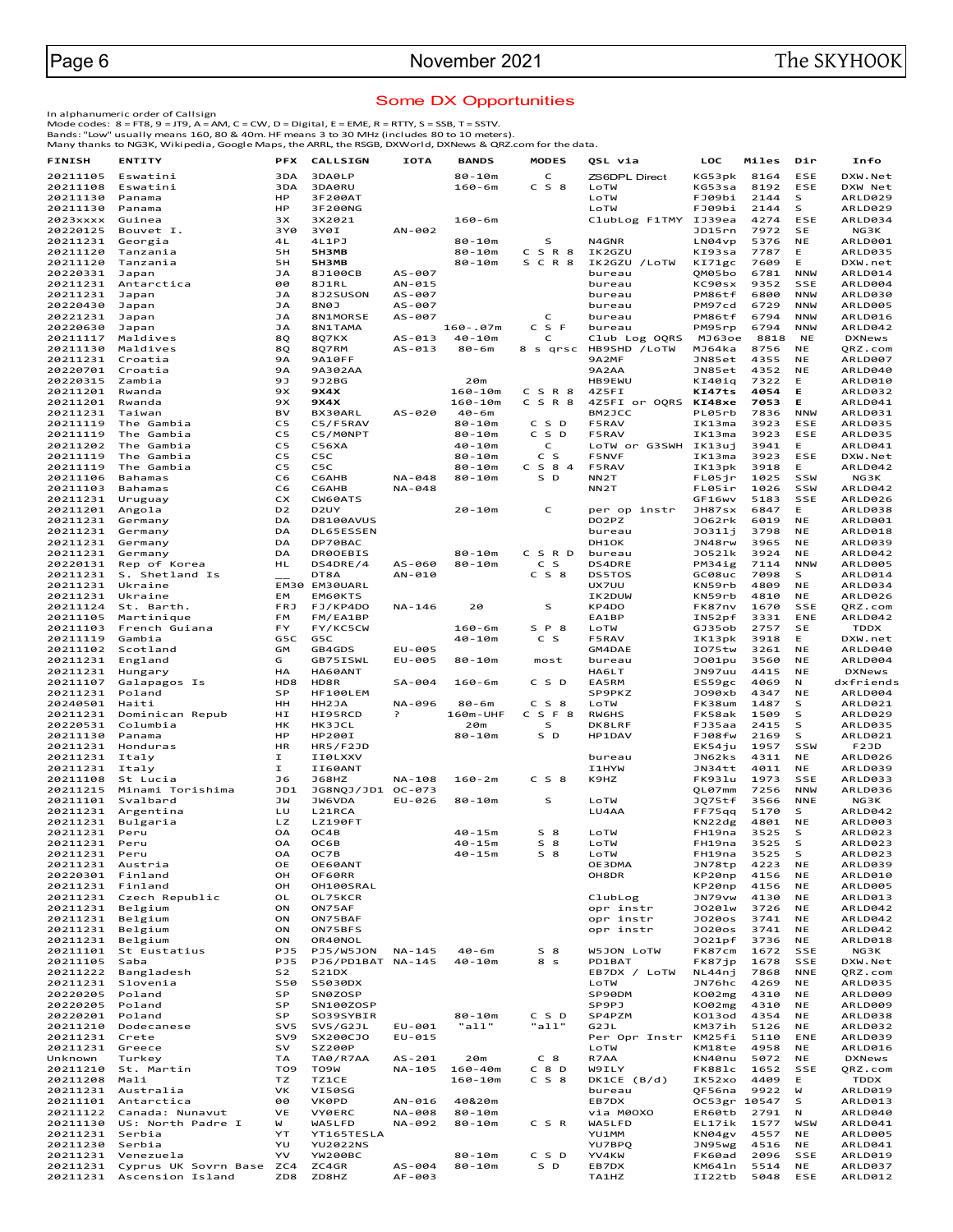## **"Zulu" Time Conversion From Michael Carson:**

| <b>UTC</b> | <b>EDT</b>                  | EST             |  |  |  |
|------------|-----------------------------|-----------------|--|--|--|
|            |                             | CDT             |  |  |  |
| 00 nn Z    | 8 :nn PM                    | $7:$ nn PM      |  |  |  |
| 01 nn Z    | $9:$ nn PM                  | 8 :nn PM        |  |  |  |
| 02 nn Z    | 10 :nn PM                   | 9<br>$:$ nn PM  |  |  |  |
| 03 nn Z    | 11<br>$:$ nn PM             | 10<br>$:$ nn PM |  |  |  |
| 04 nn Z    | 12 :nn AM                   | $11:$ nn P $M$  |  |  |  |
| 05 nn Z    | $1:$ nn AM                  | $12:$ nn AM     |  |  |  |
| 06 nn Z    | $2:$ nn AM                  | $1:$ nn AM      |  |  |  |
| 07 nn Z    | $3:$ nn AM                  | 2:nnAM          |  |  |  |
| 08 nn Z    | 4:nnAM                      | $3:$ nn AM      |  |  |  |
| 09 nn Z    | 5<br>:nn AM                 | 4<br>:nn AM     |  |  |  |
| 10 nn Z    | $6:$ nn AM                  | $5:$ nn AM      |  |  |  |
| 11 nn Z    | 7<br>$:$ nn AM              | $6:$ nn AM      |  |  |  |
| 12 nn Z    | 8 :nn AM                    | 7 :nn AM        |  |  |  |
| 13 nn Z    | $9:$ nn AM                  | 8 :nn AM        |  |  |  |
| 14 nn Z    | $10:$ nn AM                 | $9:$ nn AM      |  |  |  |
| 15 nn Z    | 11<br>$:$ nn AM             | 10 :nn AM       |  |  |  |
| 16 nn Z    | 12 :nn PM                   | 11<br>:nn AM    |  |  |  |
| 17 nn Z    | 1<br>$:$ nn PM              | 12 :nn PM       |  |  |  |
| 18 nn Z    | $\overline{2}$<br>$:$ nn PM | $1:$ nn PM      |  |  |  |
| 19 nn Z    | $3:$ nn PM                  | $2:$ nn PM      |  |  |  |
| 20 nn Z    | 4<br>: $nn$ $PM$            | $3:$ nn PM      |  |  |  |
| 21 nn Z    | 5<br>$:$ nn P $M$           | 4<br>$:$ nn PM  |  |  |  |
| 22 nn Z    | $6:$ nn PM                  | $5:$ nn PM      |  |  |  |
| 23 nn Z    | $:$ nn PM<br>7              | 6 :nn PM        |  |  |  |
|            |                             |                 |  |  |  |

Shaded times indicate that the next UTC day has already begun.

Time got away from me on travel. Happy October, everyone! Along with the chill on the air, my hope is that you are all well

One resource I've encountered that might be useful is the Solar Weather Woman, who makes videos regarding solar activity, storms, and weather. You can find her videos on YouTube: <https://www.youtube.com/c/TamithaSkov/videos> Meetings in the clubhouse are proceding, I hear. Unfortunately, I haven't been available to come in the last few months, though I am hoping to change that this month. Don't forget, voting for the HCARC's leadership for the next 12 months will be conducted at the November meeting on the 4th. Come, vote early! Vote often! Er...

KC2OQF, out.

# **No Regular Meeting In December**

As in the past few years, our December meeting is replaced by our December club luncheon, which will not be at our usual meeting place or time.

If you're a Holiday City Amateur Radio Club member who will not be at the November meeting, but want to plan to attend the December luncheon, please contact Larry Puccio (see page 2) as soon as possible, as reservations are required.